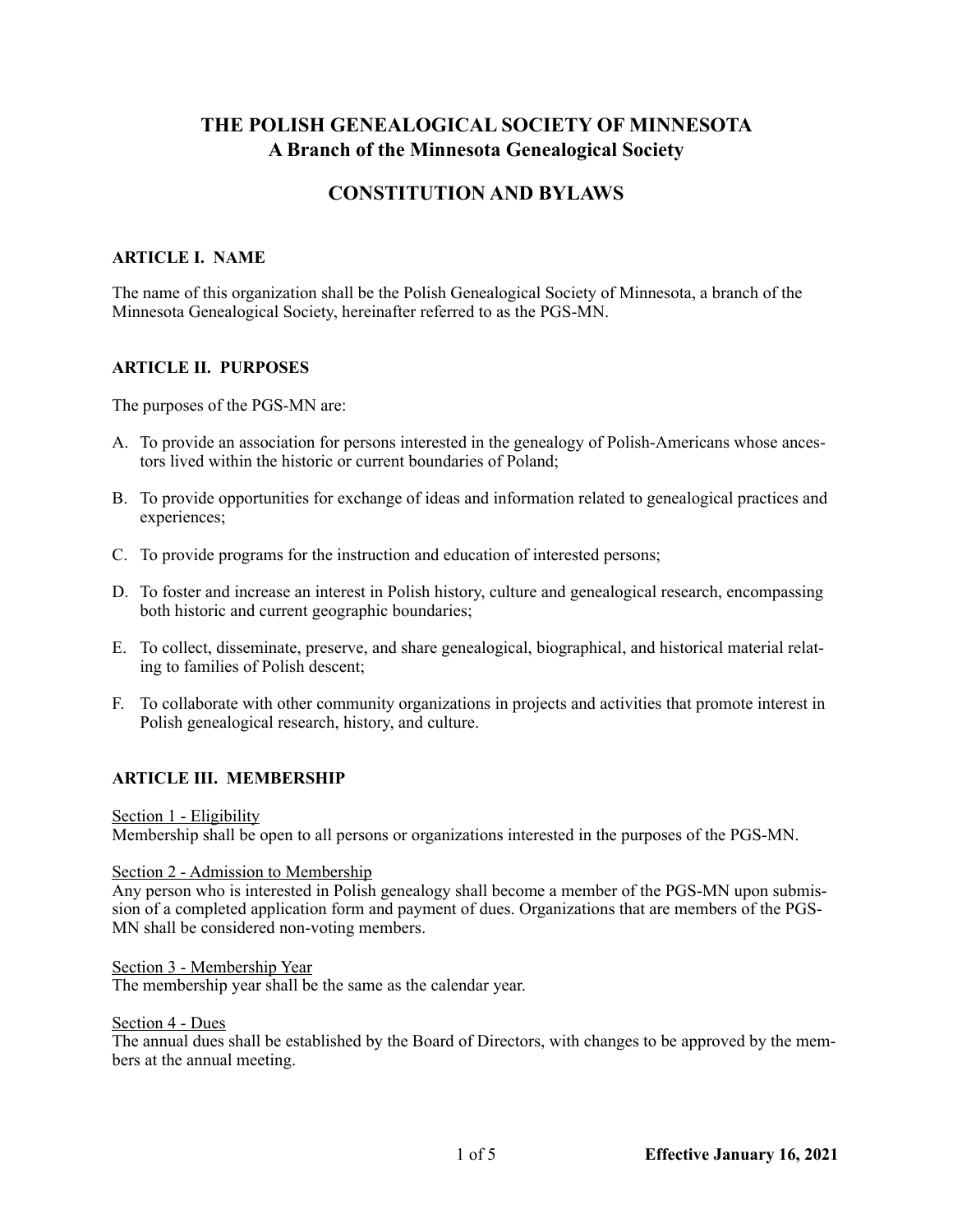# Section 5 - Termination of Membership

Dues shall be payable annually, on or before January 1st and shall be considered delinquent if not received by January 31st. Any member whose dues are in arrears for the current membership year shall be contacted by the membership committee once in January as a reminder to renew. If payment is not received by March 1st, the person or organization will cease to be a member.

# **ARTICLE IV. MEMBERSHIP MEETINGS**

#### Section 1 - Program Meetings

Program Meetings of the PGS-MN shall be held on the first Saturday of March, April, May, September, October, and November unless otherwise determined by the Board of Directors. The intent of the Program Meetings shall be to provide educational presentations for members and other interested persons.

#### Section 2 - Annual Meeting

The Annual Meeting of the PGS-MN shall be held in January of each year. The purpose of the Annual Meeting shall be to elect Officers and Directors-at-Large, present annual financial reports, present awards, and address any other business that may arise. The date, time and location of the Annual Meeting shall be determined by the Board of Directors each year.

#### Section 3 - Special Meetings

Special Meetings may be called by the President or a majority of Board of Director members for conduction of business. Notice of Special Meetings shall state the purpose of the meeting, and no business other than stated shall be conducted.

#### Section 4 - Notice of Membership Meetings

Notice for all membership meetings shall be posted in the PGS-MN newsletter and on the website, as well as sent to the membership by email at least two weeks prior to each meeting.

#### Section 5 - Quorum

A quorum is required to conduct business at the annual meeting and all special meetings. A quorum shall be defined as 15 members.

#### **ARTICLE V. OFFICERS**

#### Section 1 - Officer Positions

The Officers shall be President, Vice President, Secretary, and Treasurer. Officers are provided membership to the Minnesota Genealogical Society for the term of office.

#### Section 2 - Duties of the President

The President shall be the Chief Executive Officer and shall preside at all meetings for members as well as all meetings of the Board of Directors. The President shall be a second signer for all bank accounts (in addition to the Treasurer).

# Section 3 - Duties of the Vice President

The Vice President may, during the absence or disability of the President, perform the duties and exercise the power of the President.

#### Section 4 - Duties of the Secretary

The Secretary shall be the recording officer and shall maintain minutes of the Annual, Special, and Board of Director meetings. The Secretary shall be the custodian of the records and documents of the organization.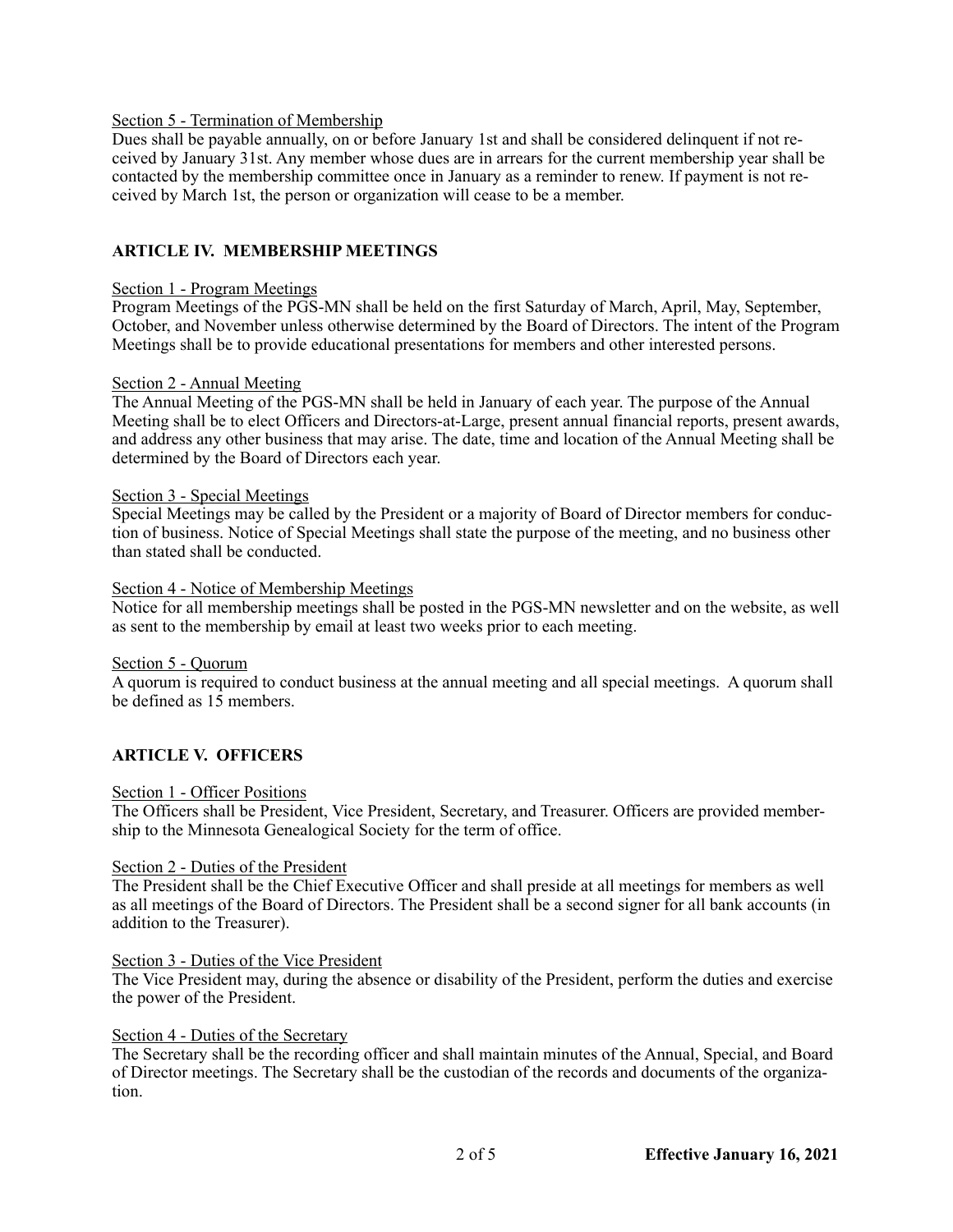# Section 5 - Duties of the Treasurer

The Treasurer shall have custody of the PGS-MN funds, keep an accurate account of receipts and disbursements, and provide quarterly accounting reports to the Board of Directors. The Treasurer shall also comply with the financial reporting requirements outlined in the Minnesota Genealogical Society Constitution.

# **ARTICLE VI. BOARD OF DIRECTORS**

#### Section 1 - Membership

The Board of Directors shall consist of the Officers of the PGS-MN, the Immediate Past President of the PGS-MN, and four Directors-at-Large. All must be members in good standing with the PGS-MN. Each of these members has voting privileges for board decisions.

#### Section 2 - Authority

The general government, management, and direction of the PGS-MN shall be vested in the Board of Directors. This includes, but is not limited to:

- Supporting the common goals of the Minnesota Genealogical Society;
- Establishing/maintaining policies and procedures, job descriptions of board members and functions of standing committees for the PGS-MN;
- Directing activities of the PGS-MN for the benefit of the membership;
- Assuring that the PGS-MN expenditures are allocated for educational purposes according to IRS code requirements;
- Ensuring sound fiscal management of the PGS-MN.

#### Section 3 - Terms of Office

Each Board of Directors position has a term of 2 years and the term shall begin the day after the election. No officer shall serve in the same office more than three consecutive full terms, however, this may be extended with board approval.

It is the responsibility of the outgoing board members to transfer all records and other property belonging to the PGS-MN to the incoming board members within 15 days after their term of office expires.

#### Section 4 - Elections for the Board of Directors

Prior to the Annual Meeting, the Nominating Committee shall establish a slate of candidates for the Board of Directors positions that are due to be filled.

Officer and Director-at-Large elections shall be held at the Annual Meeting.

- All individual members of the PGS-MN attending the meeting shall be eligible to vote;
- Additional nominations from the floor shall be allowed at the meeting;
- No nominee shall be named without having consented to serve as a board member;
- Positions shall be filled by vote of members present at the meeting.

Board of Directors positions shall be elected as follows:

- President and Vice President in odd-numbered years;
- Secretary and Treasurer in even-numbered years;
- Directors I and III in odd-numbered years;
- Directors II and IV in even-numbered years.

# Section 5 - Vacancies

Vacancies on the Board of Directors, other than the President, shall be filled by appointment by the President with the approval of a majority of the remaining members of the Board of Directors. Members filling vacancies shall serve only for the duration of that term.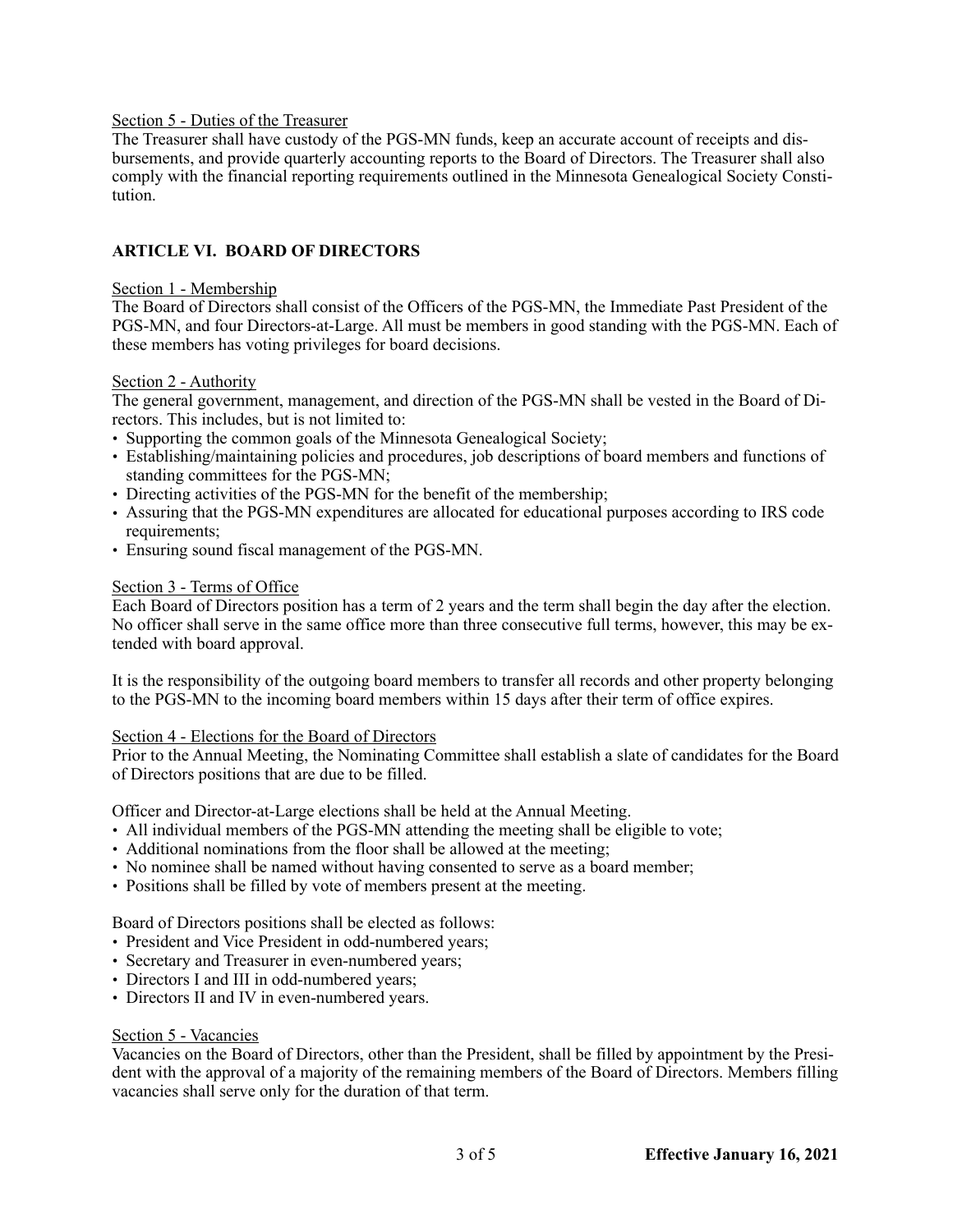# Section 6 - Vacancy of the Office of President

Should the Office of President become vacant, the Vice President shall become President for the rest of the term. If the Vice President position is also vacant at the same time, the Secretary shall become President. In this case, the Vice President position and the Secretary position shall be filled according to Section 5 of this Article.

#### Section 7 - Board Meeting Frequency

Board meetings shall be held a minimum of four times each year. At least two weeks notice must be given to Board Members and Committee Chairs for such Board meetings. In-person attendance at Board meetings is preferred. However, teleconference, videoconference and other such technologies may be used during a meeting to engage a Board member who is unable to physically attend. Such involvement via technology shall be considered attendance at the meeting. The President may call additional board meetings, as required for action on time-critical items. These meetings may be executed via email and are exempt from the two-week notice requirement.

#### Section 8 - Quorum

A quorum is required to conduct business at Board of Directors meetings. A quorum for these meetings shall be a majority of the Board of Directors total membership.

#### Section 9 - Board of Directors Voting

Each member of the Board of Directors shall have only one vote, even if serving on the Board as a result of holding more than one position. Any member of the PGS-MN may attend Board of Directors meetings but shall not have voting privileges.

# **ARTICLE VII. STANDING COMMITTEES**

#### Section 1 - Creation, Abolishment, and Duties

The President, with approval by the Board of Directors, has the authority to create or abolish standing committees or short term committees, as well as assign Committee Chairs and determine the duties of the committees.

#### Section 2 - Committee Chair Responsibilities

Each Committee Chair shall be responsible for fulfilling the duties outlined in his/her job description and consult with the President regarding any issues of concern that arise within the committee. The Committee Chair shall solicit committee members as appropriate. Committee chairs shall provide a report of committee activity for Board of Directors meetings, either by attending the Board meeting or by providing a written report.

# Section 3 - Standing Committees of the PGS-MN

Standing Committees of the PGS-MN are as follows:

- Research and Library Committee
- Nominating Committee
- Membership Committee
- Newsletter Committee
- Website Committee
- Program Committee
- Annual Meeting and Awards Committee

Committee functions and Committee Chair job descriptions shall be reviewed by the Board of Directors in odd-numbered years.